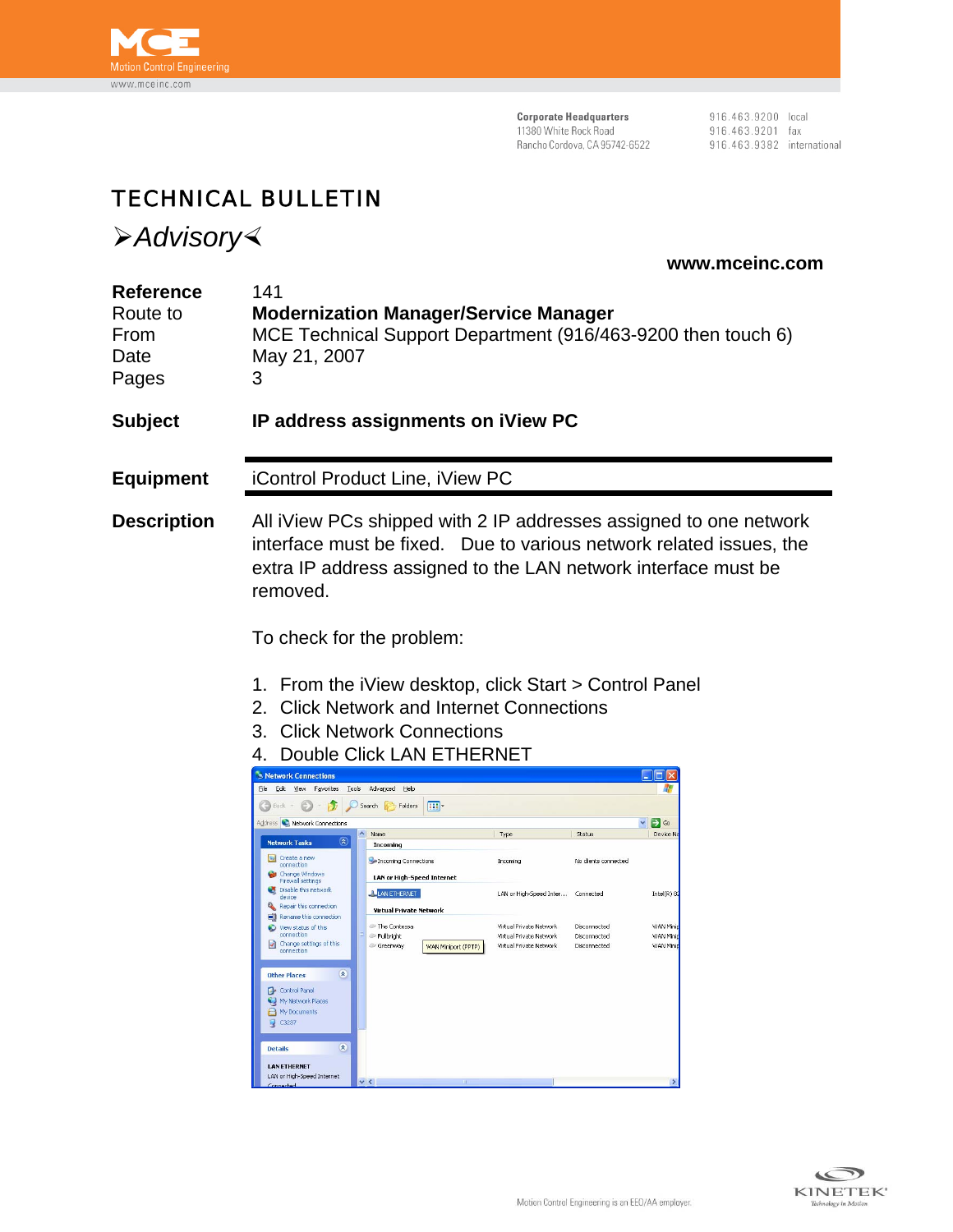

## 5. Click Properties

| <b>LLAN ETHERNET Status</b> |                |  |
|-----------------------------|----------------|--|
| General<br>Support          |                |  |
| Connection                  |                |  |
| Status:                     | Connected      |  |
| Duration:                   | 1 day 18:31:15 |  |
| Speed:                      | 100.0 Mbps     |  |
|                             |                |  |
|                             |                |  |
| Activity                    |                |  |
| Sent                        | Received       |  |
| Packets:<br>402,487         | 527,240        |  |
| Disable<br>Properties       |                |  |
|                             |                |  |
|                             | Close          |  |

## 6. Double-click Internet Protocol (TCP/IP)

| <b>LL LAN ETHERNET Properties</b>                                                                                                                                 |  |  |  |  |  |
|-------------------------------------------------------------------------------------------------------------------------------------------------------------------|--|--|--|--|--|
| General<br>Advanced                                                                                                                                               |  |  |  |  |  |
| Connect using:                                                                                                                                                    |  |  |  |  |  |
| Intel(R) 82540EM Based Network Co<br>田島<br>Configure                                                                                                              |  |  |  |  |  |
| This connection uses the following items:                                                                                                                         |  |  |  |  |  |
| ☑ 및 QoS Packet Scheduler                                                                                                                                          |  |  |  |  |  |
| ☑ <sup>-</sup> अ <sup>-</sup> Network Monitor Driver                                                                                                              |  |  |  |  |  |
| T T Internet Protocol (TCP/IP)                                                                                                                                    |  |  |  |  |  |
| ШI<br>∢<br>⋗                                                                                                                                                      |  |  |  |  |  |
| Hninstall<br>Properties<br>Install                                                                                                                                |  |  |  |  |  |
| Description                                                                                                                                                       |  |  |  |  |  |
| Transmission Control Protocol/Internet Protocol. The default<br>wide area network protocol that provides communication<br>across diverse interconnected networks. |  |  |  |  |  |
| Show icon in notification area when connected<br>$\triangledown$ Notify me when this connection has limited or no connectivity                                    |  |  |  |  |  |
| OK<br>Cancel                                                                                                                                                      |  |  |  |  |  |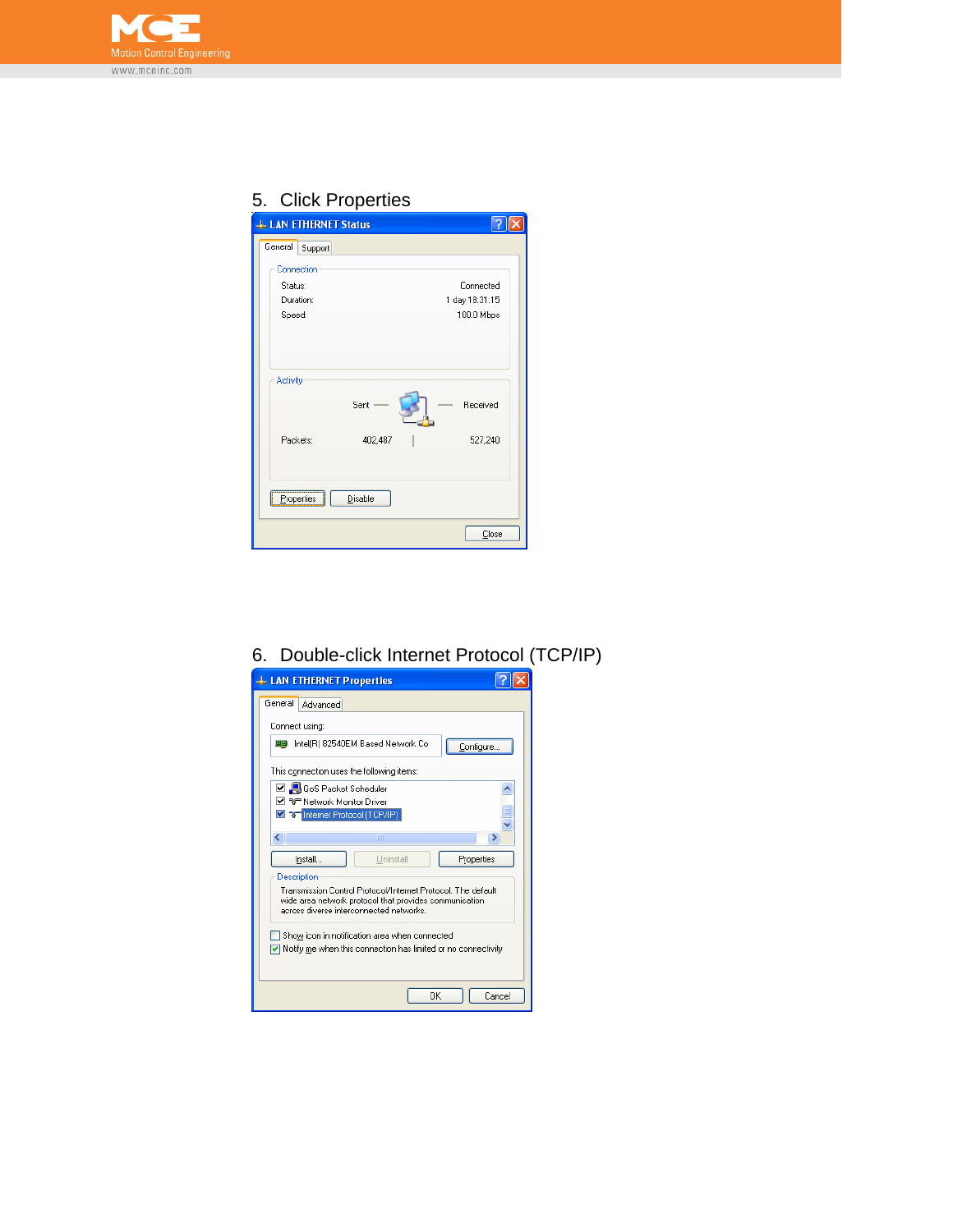

## 7. Next Click Advanced

| <b>Internet Protocol (TCP/IP) Properties</b>                                                                                                                                          |                        |  |  |  |  |  |  |
|---------------------------------------------------------------------------------------------------------------------------------------------------------------------------------------|------------------------|--|--|--|--|--|--|
| General                                                                                                                                                                               |                        |  |  |  |  |  |  |
| You can get IP settings assigned automatically if your network supports<br>this capability. Otherwise, you need to ask your network administrator for<br>the appropriate IP settings. |                        |  |  |  |  |  |  |
| O Obtain an IP address automatically                                                                                                                                                  |                        |  |  |  |  |  |  |
| Use the following IP address:                                                                                                                                                         |                        |  |  |  |  |  |  |
| IP address:                                                                                                                                                                           | 192.168.191.101        |  |  |  |  |  |  |
| Subnet mask:                                                                                                                                                                          | 255 . 255 . 255 .<br>n |  |  |  |  |  |  |
| Default gateway:                                                                                                                                                                      | 192 168 191 254        |  |  |  |  |  |  |
| ◯ Obtain DNS server address automatically                                                                                                                                             |                        |  |  |  |  |  |  |
| Use the following DNS server addresses:                                                                                                                                               |                        |  |  |  |  |  |  |
| Preferred DNS server:                                                                                                                                                                 |                        |  |  |  |  |  |  |
| Alternate DNS server:                                                                                                                                                                 |                        |  |  |  |  |  |  |
| Advanced                                                                                                                                                                              |                        |  |  |  |  |  |  |
| ΟK<br>Cancel                                                                                                                                                                          |                        |  |  |  |  |  |  |

8. If you see two IP Addresses listed in the IP Addresses box and one is 192.168.193.XXX (where XXX is a number between 2-254) then click that address and then click remove. If not then go to step 11.

| <b>Advanced TCP/IP Settings</b>                             |  |
|-------------------------------------------------------------|--|
| IP Settings<br><b>WINS</b><br><b>DNS</b><br>Options         |  |
| IP addresses                                                |  |
| IP address<br>Subnet mask<br>192.168.193.2<br>255.255.255.0 |  |
| 192.168.191.101<br>255.255.255.0                            |  |
| Add<br>Edit<br>Remove                                       |  |
| Default gateways:                                           |  |
| Gateway<br>Metric                                           |  |
| Add<br>Edit<br>Remove                                       |  |
| Automatic metric<br>Interface metric:                       |  |
| 0K<br>Cancel                                                |  |